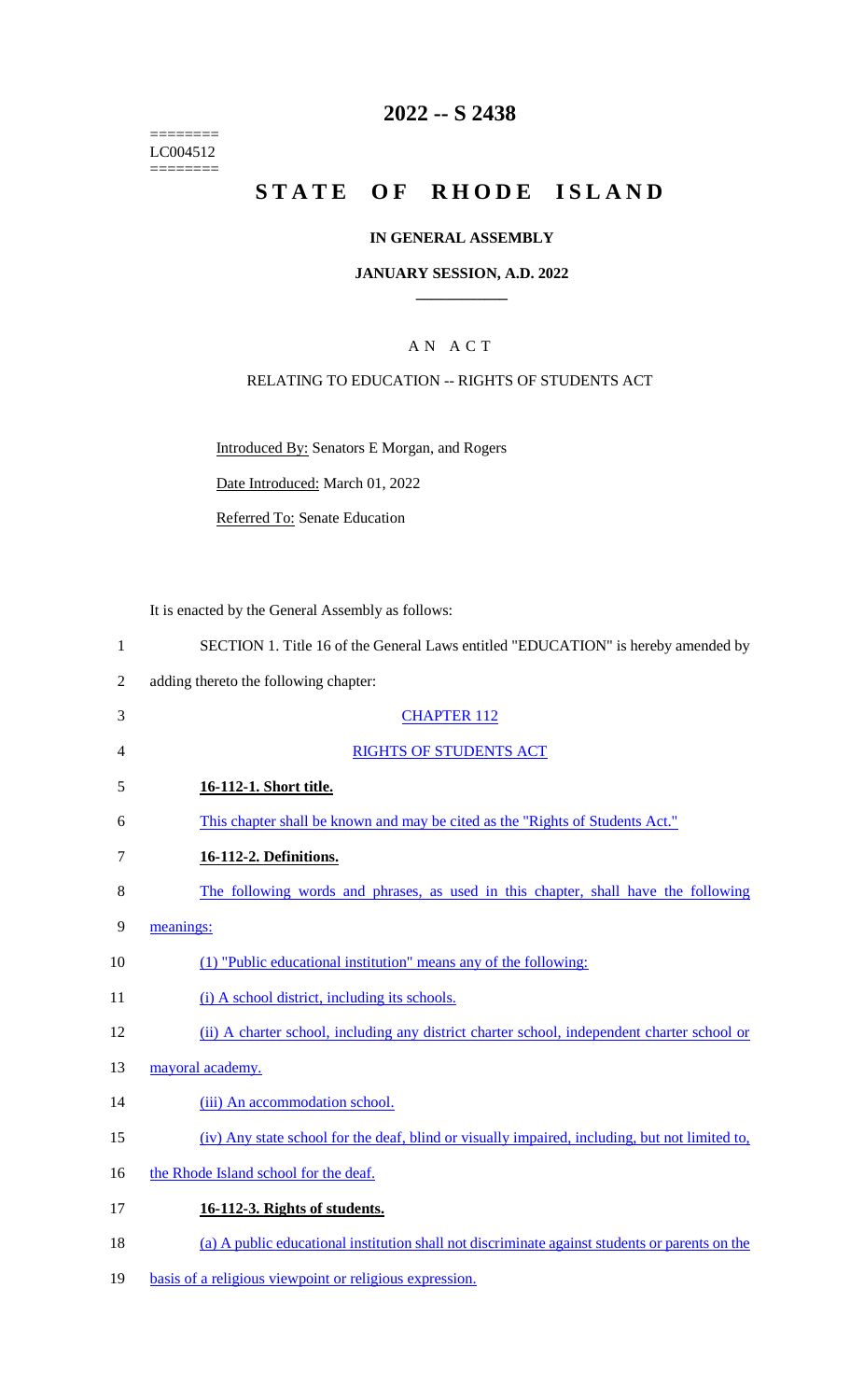| $\mathbf{1}$   | (b) If an assignment requires a student's viewpoint to be expressed in coursework, artwork              |
|----------------|---------------------------------------------------------------------------------------------------------|
| $\overline{2}$ | or other written or oral assignments, a public educational institution shall not penalize or reward a   |
| 3              | student on the basis of religious content or a religious viewpoint. In such an assignment, a student's  |
| 4              | academic work that expresses a religious viewpoint shall be evaluated based on ordinary academic        |
| 5              | standards of substance and relevance to the course curriculum or requirements of the coursework         |
| 6              | or assignment.                                                                                          |
| $\tau$         | (c) Students in public educational institutions may pray or engage in religious activities or           |
| 8              | religious expression before, during and after the school day in the same manner and to the same         |
| 9              | extent that students may engage in nonreligious activities or expression.                               |
| 10             | (d) Students in public educational institutions may wear clothing, accessories and jewelry              |
| 11             | that display religious messages or religious symbols in the same manner and to the same extent that     |
| 12             | other types of clothing, accessories and jewelry that display messages or symbols are permitted.        |
| 13             | (e) This section shall not be construed to authorize this state or any of its political                 |
| 14             | subdivisions to do either of the following:                                                             |
| 15             | (1) Require any person to participate in prayer or in any other religious activity.                     |
| 16             | (2) Violate the constitutional rights of any person.                                                    |
| 17             | (f) This section shall not be construed to limit the authority of any public educational                |
| 18             | institution to do any of the following:                                                                 |
| 19             | (1) Maintain order and discipline on the campus of the public educational institution in a              |
| 20             | content and viewpoint neutral manner.                                                                   |
| 21             | (2) Protect the safety of students, employees and visitors of the public educational                    |
| 22             | institution.                                                                                            |
| 23             | (3) Adopt and enforce policies and procedures regarding student speech at school; provided              |
| 24             | that, the policies and procedures do not violate the rights of students as guaranteed by the United     |
| 25             | <b>States and Rhode Island constitutions and laws.</b>                                                  |
| 26             | (4) Adopt and enforce policies and procedures that prohibit students from wearing any type              |
| 27             | of clothing, accessories and jewelry that is worn with the intent to convey affiliation with a criminal |
| 28             | street gang as defined in $\S$ 12-19-39.                                                                |
| 29             | $(g)$ A student or a student's parent shall not initiate legal action to enforce this section unless    |
| 30             | the student or the student's parent has done the following:                                             |
| 31             | (1) The student or the student's parent shall submit a complaint in writing with the specific           |
| 32             | facts of the alleged violation to the principal of the school. The principal shall investigate the      |
| 33             | complaint and respond in writing, including a description of any action taken to resolve the            |
| 34             | complaint, within fifteen (15) days of receiving the written complaint.                                 |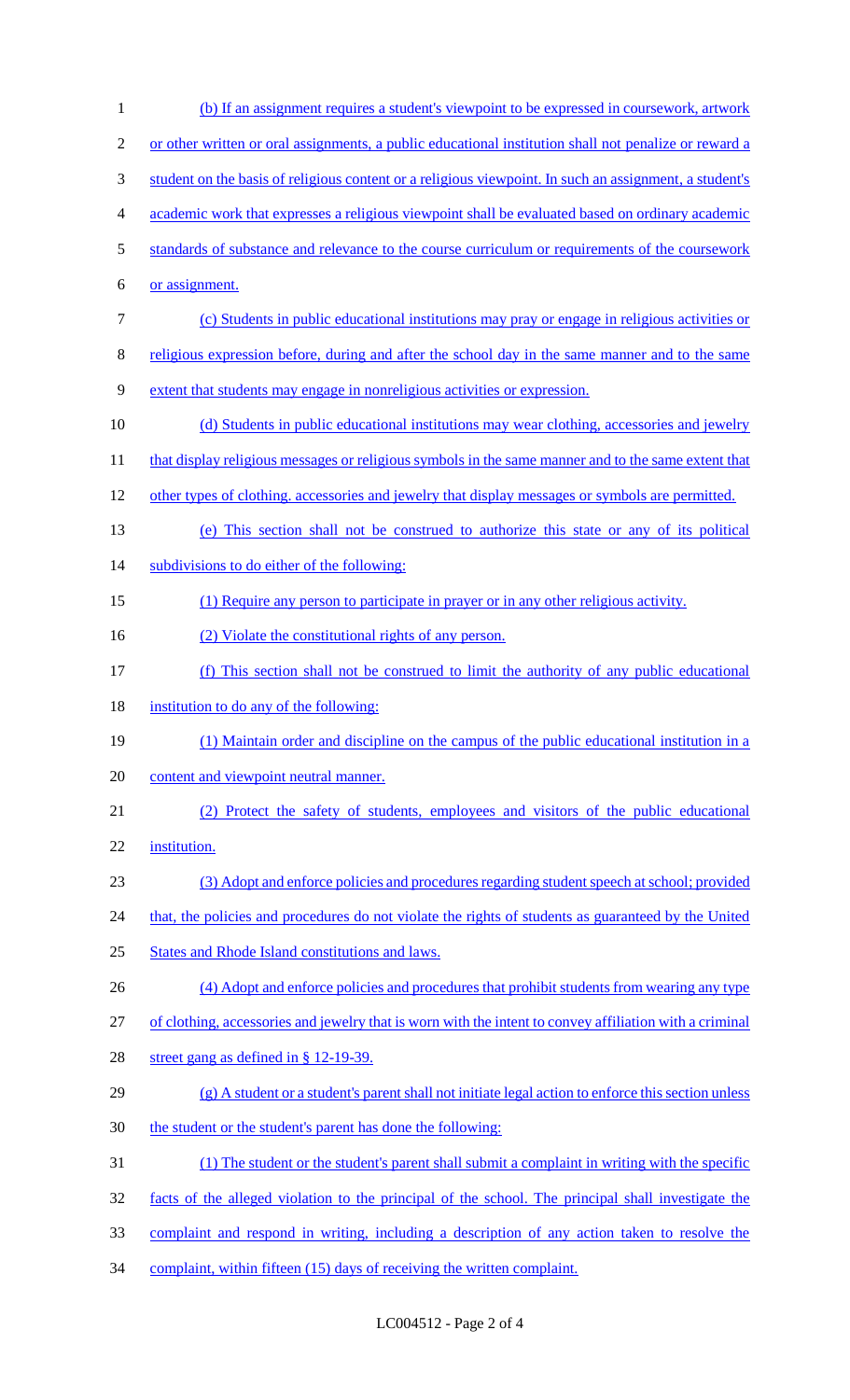- 1 (2) If the action taken by the principal of the school does not resolve the complaint of the
- 2 student or the student's parent, the student or the student's parent shall submit a complaint in writing
- 3 with the specific facts of the alleged violation to the superintendent or designated administrator.
- 4 The superintendent or designated administrator shall investigate the complaint and respond in
- 5 writing, including a description of any action taken to resolve the complaint, within twenty-five
- 6 (25) days of receiving the written complaint.
- 7 (3) If the action taken by the superintendent or designated administrator does not resolve
- 8 the complaint of the student or the student's parent, the student or the student's parent may pursue
- 9 legal action to enforce this section.

### 10 **16-112-4. Severability.**

- 11 If any provision or phrase of this chapter or application of this chapter to any person or
- 12 circumstances is held invalid, the invalidity shall not affect other provisions or phrases or
- 13 applications of this chapter that can be given effect without the invalid provision or phrase or
- 14 application, and to this end the provisions and phrases of this chapter are severable.
- 15 SECTION 2. This act shall take effect upon passage.

======== LC004512 ========